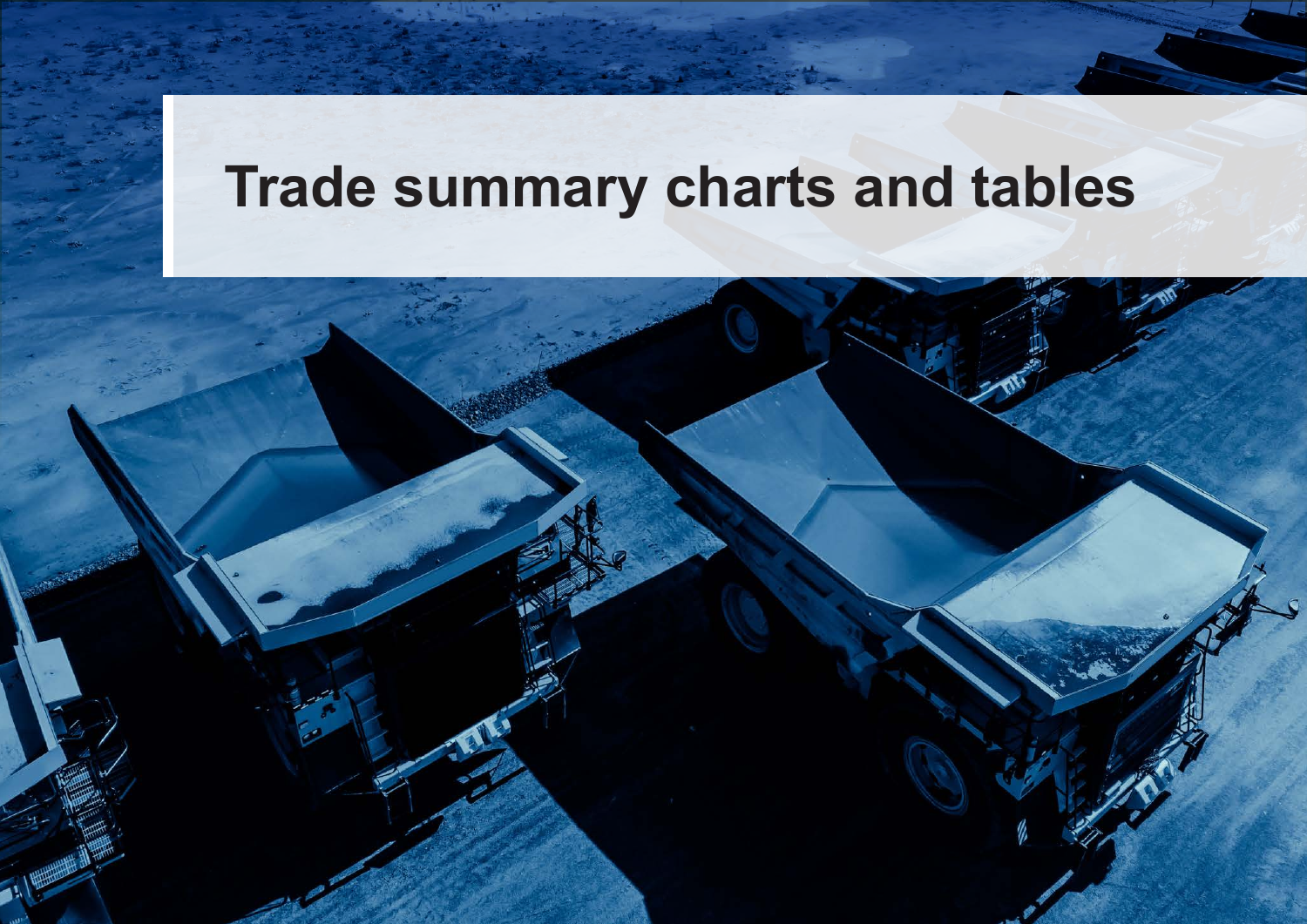# **Figure 16.1: Industry shares of GDP**



Source: ABS (2021) Australian National Accounts, National Income, Expenditure & Production, 5204.0

## **Figure 16.2: Principal markets for Australia's resources and energy exports, 2021–22 dollars**



Source: ABS (2021) International Trade in Goods and Services, 5368.0

## **Figure 16.3: Principal markets for Australia's resources exports, 2021–22 dollars**



Source: ABS (2021) International Trade in Goods and Services, 5368.0

## **Figure 16.4: Principal markets for Australia's energy exports, 2021–22 dollars**

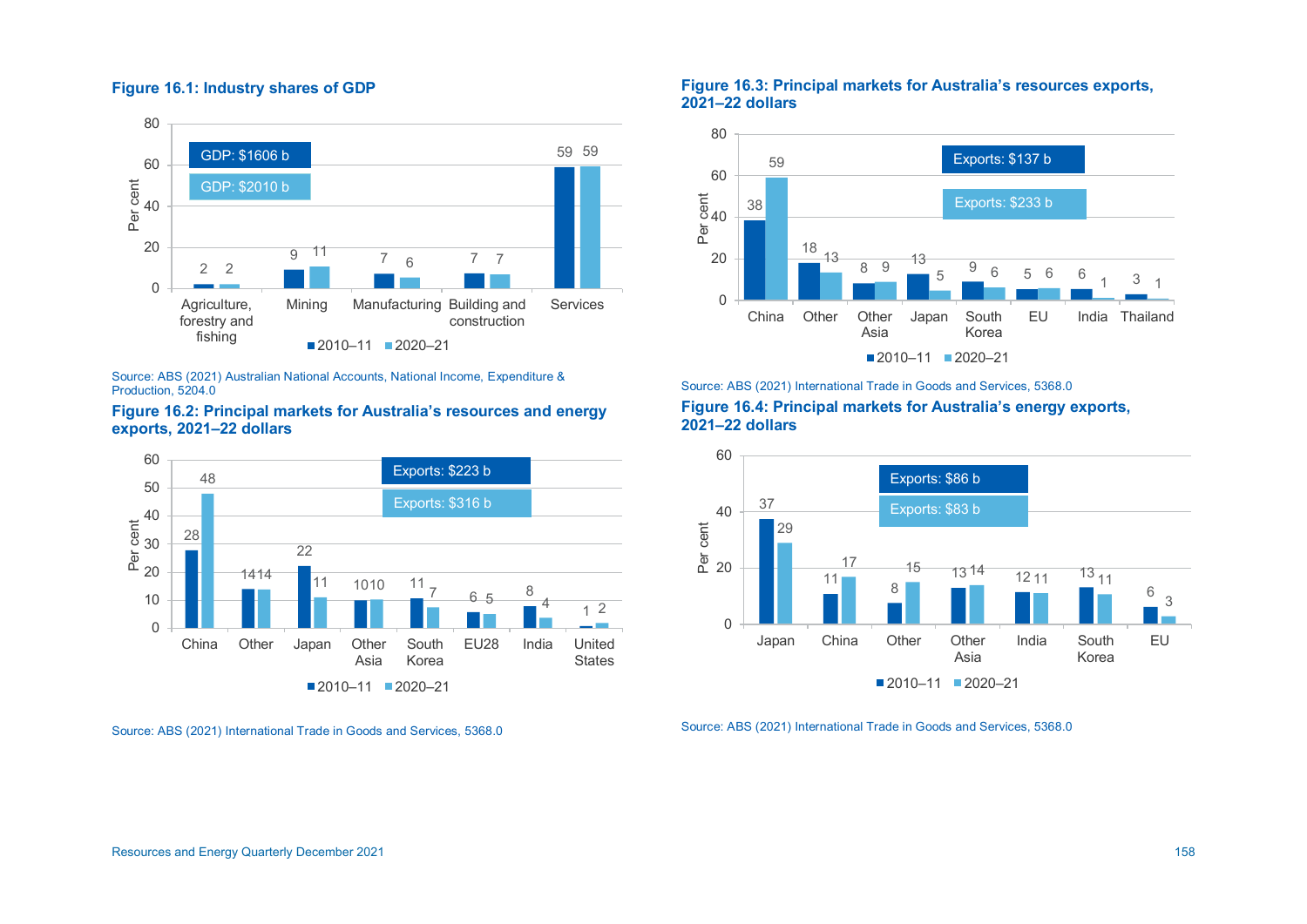

# **Figure 16.5: Principal markets for Australia's total exports, 2021–22 dollars**

Source: ABS (2021) International Trade in Goods and Services, 5368.0

### **Figure 16.6: Australia's total imports by country of origin, 2021–22 dollars**



Source: ABS (2021) International Trade in Goods and Services, 5368.0

# **Figure 16.7: Proportion of goods and services exports by sector**



Source: ABS (2021) Balance of Payments and International Investment Position, 5302.0

# **Figure 16.8: Proportion of merchandise exports by sector**



Source: ABS (2021) Balance of Payments and International Investment Position, 5302.0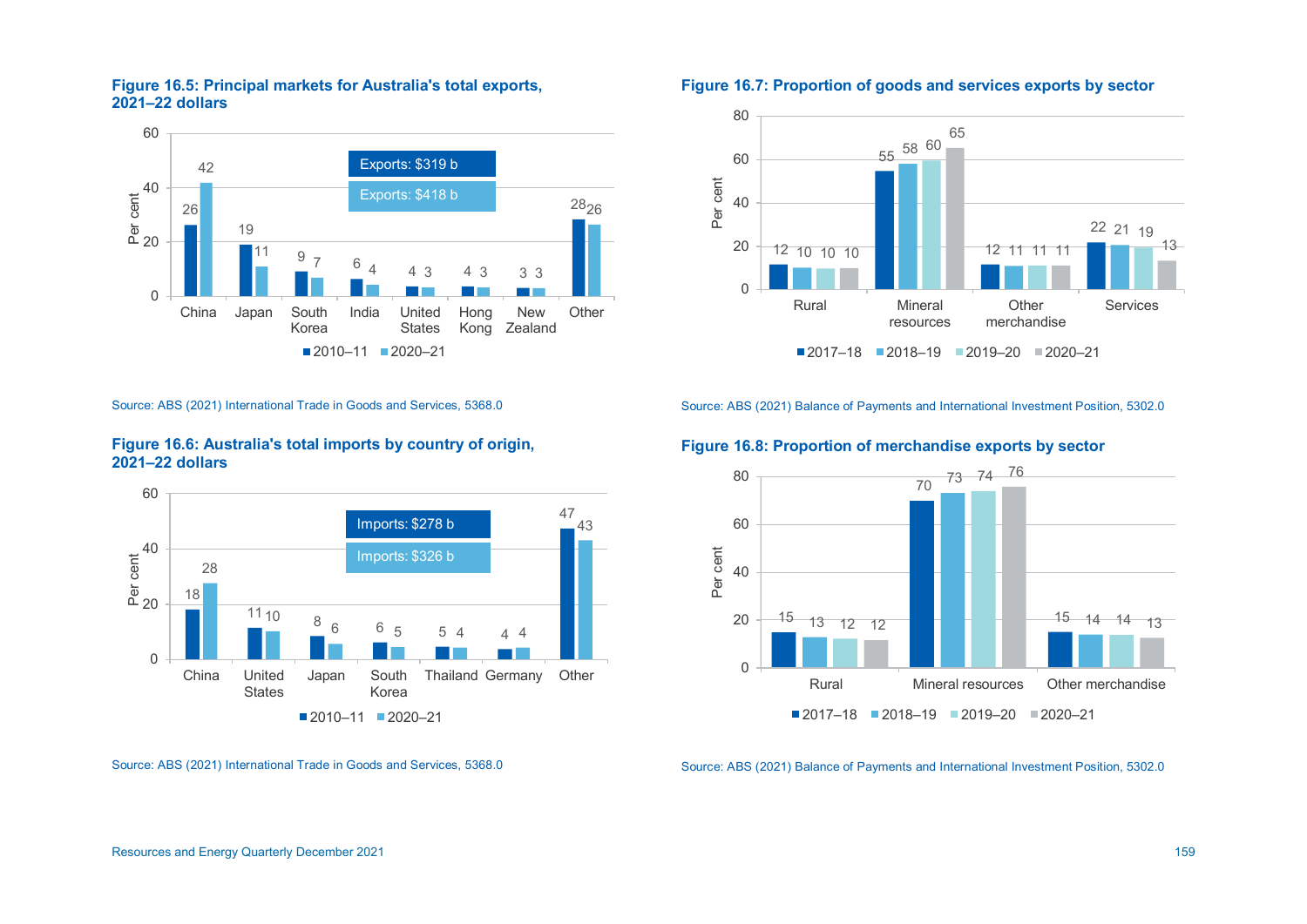|              | <b>Unit</b>   | 2016-17 | $2017 - 18$ | $2018 - 19$ | $2019 - 20$ | $2020 - 21$ |
|--------------|---------------|---------|-------------|-------------|-------------|-------------|
| Japan        | \$m\$         | 8,952   | 10,492      | 12,203      | 8,643       | 7,131       |
| South Korea  | $\mathsf{Sm}$ | 2,787   | 3,169       | 4,000       | 2,944       | 2,617       |
| Taiwan       | \$m\$         | 2,456   | 2,742       | 3,318       | 2,470       | 2,099       |
| Vietnam      | $\mathsf{Sm}$ | 159     | 136         | 697         | 1,078       | 725         |
| Malaysia     | \$m\$         | 700     | 797         | 949         | 553         | 570         |
| Thailand     | $\mathsf{Sm}$ | 316     | 395         | 420         | 447         | 528         |
| <b>Total</b> | \$m\$         | 20,656  | 24,215      | 27,379      | 21,207      | 16,385      |

# **Table 16.1: Principal markets for Australia's thermal coal exports, 2021–22 dollars**

Source: ABS (2021) International Trade in Goods and Services, 5368.0

# **Table 16.2: Principal markets for Australia's metallurgical coal exports, 2021–22 dollars**

|                    | <b>Unit</b> | 2016-17 | $2017 - 18$ | 2018-19 | 2019-20 | $2020 - 21$ |
|--------------------|-------------|---------|-------------|---------|---------|-------------|
| India              | \$m         | 9,098   | 10,114      | 11,796  | 7,755   | 7,723       |
| Japan              | \$m         | 7,543   | 7,747       | 8,035   | 6,300   | 4,826       |
| South Korea        | \$m         | 4,010   | 3,911       | 4,222   | 3,141   | 2,775       |
| China              | \$m         | 8,320   | 8,934       | 10,377  | 10,123  | 1,700       |
| Taiwan             | \$m         | 1,981   | 2,062       | 2,725   | 2,064   | 1,357       |
| <b>Netherlands</b> | \$m\$       | 2,051   | 1,911       | 1,880   | 1,285   | 902         |
| <b>Total</b>       | \$m         | 38,413  | 40,308      | 45,786  | 35,458  | 23,801      |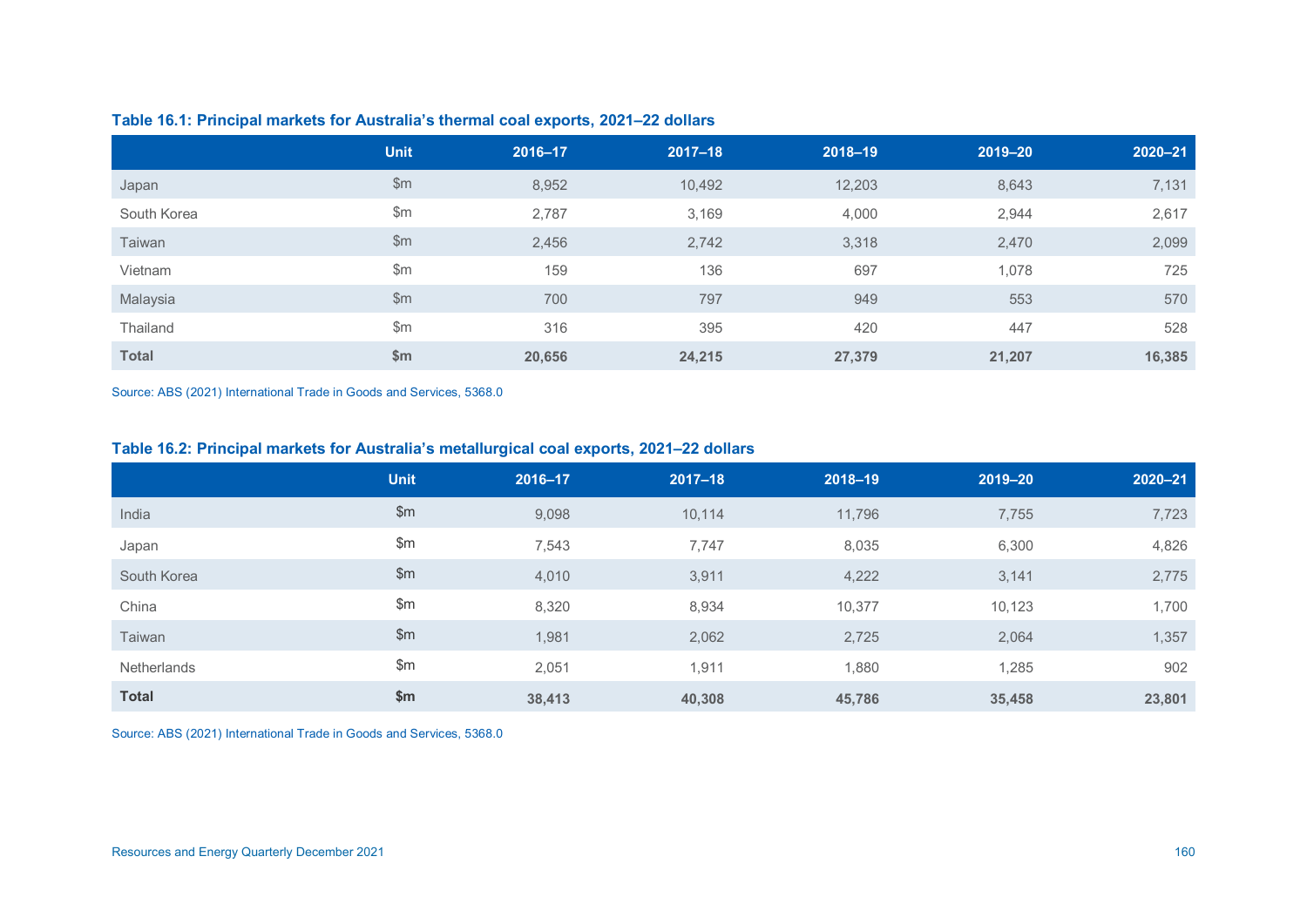# **Table 16.3: Principal markets for Australia's crude oil and refinery feedstocks exports, 2021–22 dollars**

|              | <b>Unit</b> | 2016-17 | $2017 - 18$ | 2018-19 | $2019 - 20$ | $2020 - 21$ |
|--------------|-------------|---------|-------------|---------|-------------|-------------|
| Singapore    | \$m         | 1,101   | 1,252       | 2,042   | 1,408       | 1,692       |
| Malaysia     | \$m         | 464     | 625         | 1,721   | 1,049       | 670         |
| Indonesia    | \$m         | 998     | 1,395       | 680     | 788         | 628         |
| Thailand     | \$m         | 612     | 1,230       | 1,175   | 640         | 371         |
| China        | \$m         | 769     | 672         | 1,058   | 1,069       | 164         |
| Japan        | \$m         | 387     | 384         | 315     | 142         | 93          |
| <b>Total</b> | \$m         | 5,953   | 7,421       | 9,518   | 9,328       | 7,575       |

Note: Some country details have been confidentialised by the Australian Bureau of Statistics.

Source: ABS (2021) International Trade in Goods and Services, 5368.0

# **Table 16.4: Principal markets for Australia's LNG exports, 2021–22 dollars**

|              | <b>Unit</b> | 2016-17 | $2017 - 18$ | 2018-19 | 2019-20 | $2020 - 21$ |
|--------------|-------------|---------|-------------|---------|---------|-------------|
| Japan        | \$m         | 12,297  | 15,477      | 22,255  | 20,634  | 11,893      |
| China        | \$m         | 6,201   | 10,197      | 18,343  | 16,853  | 11,601      |
| South Korea  | \$m         | 2,778   | 3,933       | 5,568   | 5,344   | 3,414       |
| Taiwan       | \$m         | 276     | 797         | 2,459   | 2,685   | 2,285       |
| Singapore    | \$m         | 1,555   | 1,211       | 1,298   | 1,076   | 841         |
| Malaysia     | \$m         | 227     | 388         | 915     | 1,507   | 508         |
| <b>Total</b> | \$m         | 24,251  | 32,963      | 52,177  | 49,208  | 31,053      |

Notes: Department of Industry, Science, Energy and Resources estimates based on International Trade Centre data, except for 2016–17 where ABS trade data is available. Source: ABS (2021) International Trade in Goods and Services, 5368.0; International Trade Centre (2021) International Trade Statistics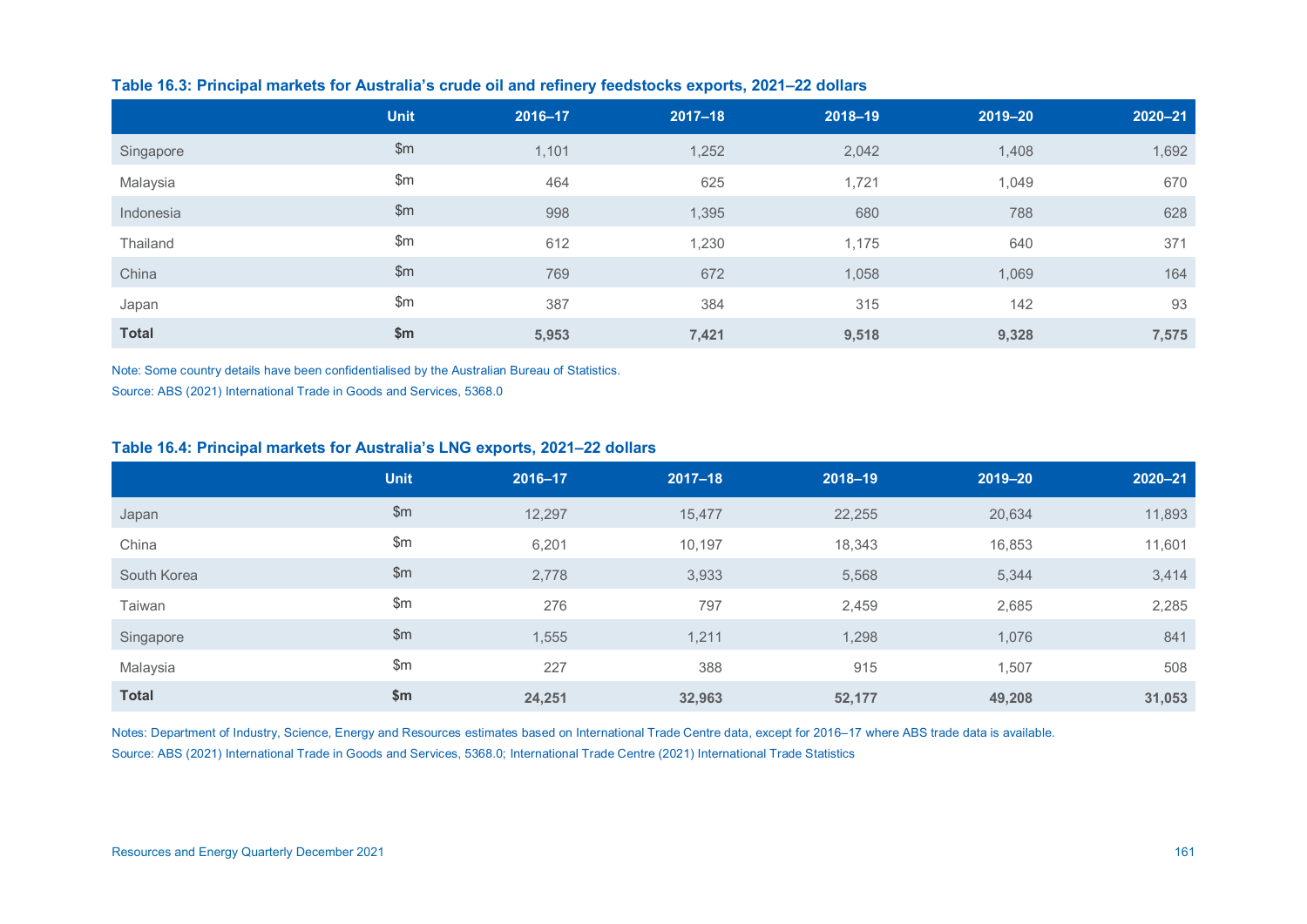# **Table 16.5: Principal markets for Australia's iron ore exports, 2021–22 dollars**

|              | <b>Unit</b> | 2016-17 | $2017 - 18$ | 2018-19 | $2019 - 20$ | $2020 - 21$ |
|--------------|-------------|---------|-------------|---------|-------------|-------------|
| China        | \$m\$       | 56,027  | 53,454      | 66,593  | 87,790      | 127,177     |
| South Korea  | \$m         | 5,856   | 5,686       | 6,041   | 7,287       | 9,252       |
| Japan        | \$m\$       | 4,248   | 3,846       | 4,897   | 6,442       | 9,204       |
| Taiwan       | \$m\$       | 1,557   | 1,317       | 1,855   | 1,942       | 3,128       |
| Indonesia    | \$m         | 47      | 47          | 46      | 28          | 41          |
| India        | \$m\$       | 6       | 320         | 249     | 21          | 10          |
| <b>Total</b> | \$m\$       | 68,428  | 65,819      | 81,798  | 107,061     | 156,675     |

Source: ABS (2021) International Trade in Goods and Services, 5368.0

# **Table 16.6: Principal markets for Australia's aluminium exports, 2021–22 dollars**

|                      | <b>Unit</b> | 2016-17 | $2017 - 18$ | $2018 - 19$ | 2019-20 | $2020 - 21$ |
|----------------------|-------------|---------|-------------|-------------|---------|-------------|
| Japan                | \$m\$       | 1,014   | 1,465       | 1,385       | 1,052   | 974         |
| South Korea          | \$m\$       | 805     | 900         | 805         | 1,179   | 923         |
| Taiwan               | \$m         | 224     | 349         | 308         | 373     | 424         |
| Thailand             | \$m\$       | 334     | 399         | 411         | 300     | 355         |
| <b>United States</b> | \$m\$       | 138     | 197         | 882         | 255     | 261         |
| China                | \$m\$       | 55      | 36          | 18          | 30      | 120         |
| <b>Total</b>         | \$m         | 3,461   | 4,303       | 4,394       | 3,843   | 3,854       |